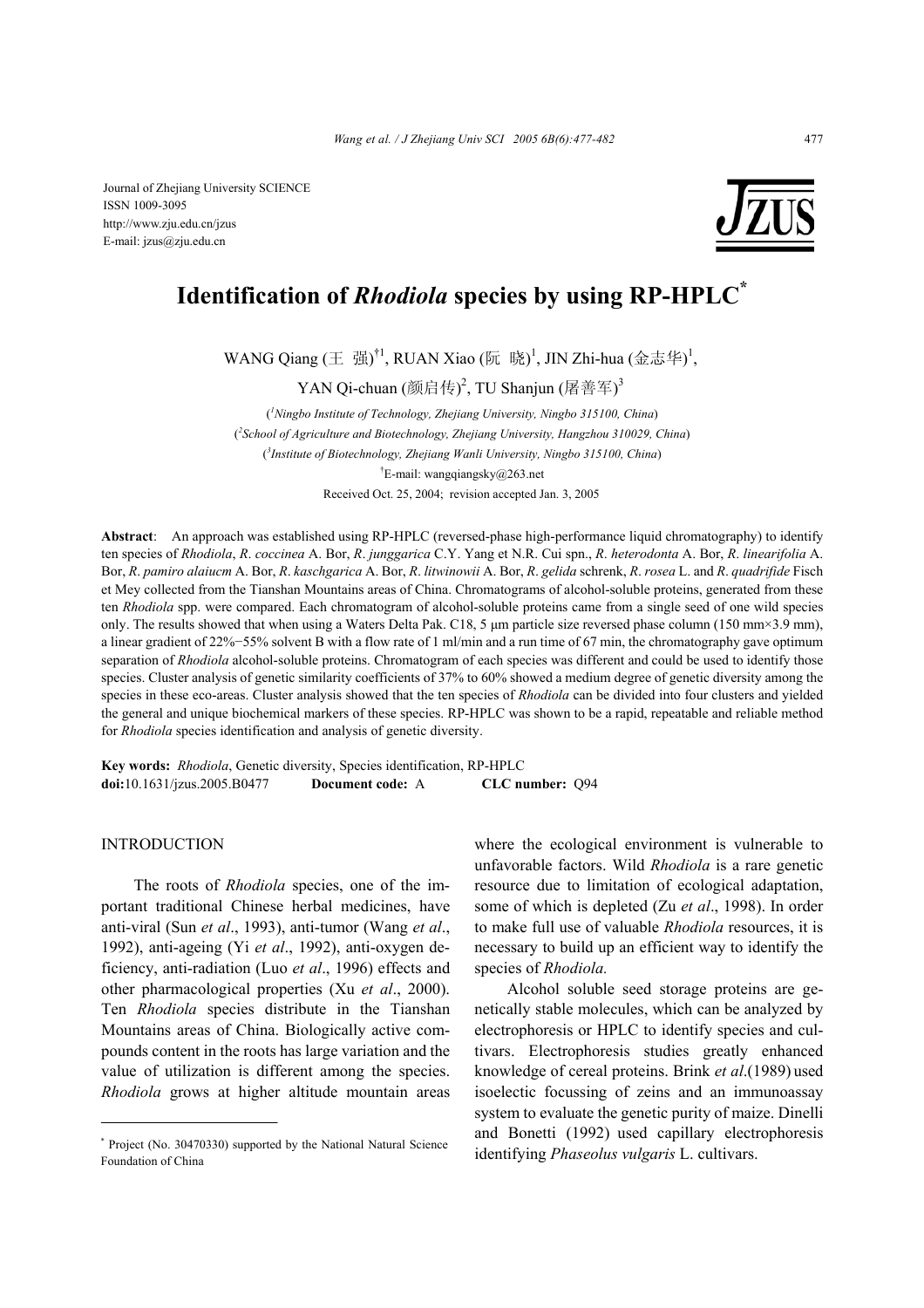RP-HPLC has been used to characterize species and individual inbred lines or varieties of many cultivated species including wheat (Batey, 1984), barley (Marchylo and Kruger, 1984), oats (Lookhart and Pomeranz, 1984), maize (Smith and Smith, 1992). RP-HPLC has also been used for identifying cultivated genotypes and for revealing varietal mixtures and hybrid pedigrees. In this paper, we report the identification of wild species of *Rhodiola* by using RP-HPLC protein markers and compare the genetic diversity of various species.

# MATERIALS AND METHODS

# **Plant materials**

Ten species of *Rhodiola* were collected from the Tianshan Mountains of China in Aug./Sept. 1997 to 2000. The habitat, altitude and coordinate of *Rhodiola*  spp. are summarized in Table 1. The *Rhodiola* spp. add. collected by us were identified by Prof. Wang Bing and Prof. Yang Chang-you, Department of Forestry, Xinjiang Agriculture University. Three to five populations per species, ten to fifteen mature plants per population and five seeds per plant were taken in the experiment for analyzing 250−300 seed samples per species. The seeds of each plant were sorted into fractions by size and infertile particles were removed by using sieves. Seed with size of 0.8 to 1.0 mm were used in the experiment.

# **Extraction of protein**

Single seed was ground with a small pestle in 0.5 ml tube, then extracted for 2 h with 50 µl of 70% ethanol. The samples were ground for a further 10 min, and then centrifuged at  $12000 \times g$  for 10 min. The aqueous phase was filtered through a 0.45 µm pore size filter before injection into an RP-HPLC column.

# **Chemicals and reagents**

Unless noted otherwise, all chemicals were of analytical grade. Acetonitrile and methanol (spectra analyzed grade) were purchased from TEDIA (USA), Trifluoroacetic acid (spectra analyzed grade) from British Drug Houses (London, UK). Water was purified by using a Millipore Milli-Q purification system.

# **Apparatus and mobile phases**

RP-HPLC was performed with a Shimadzu Associates Model LC 6A equipped with VP5.0 multi-solvent delivery system and SCL-6A system controller (Shimadzu, Japan). Ten ml of samples were injected through a Rheodyne 7000 injection valve connected to an LKB 2157 auto sampler (LKB, Bromma, Sweden). Eluted proteins were monitored at 210 nm by using Shimadzu LC-10A TVP photodiode and array detector (PDA). A Shimadzu CTO-6A Column oven was used to maintain constant column temperature at 50 °C.

# **Computation**

Data acquisition was by means of a Shimadzu CR-3A Chromatopack connecting to Intel Personal Computer with Nelson Analytical software. Peak areas of protein chromatograms were determined through a manual interactive integration process on the monitor screen and by aligning the cursor at positions corresponding to the beginning and the end of an eluting peak. The area under this curve was calculated in the same time intervals for each chromato-

|  | Table 1 Location of Rhodiola spp. collection sites in Tianshan Mountains of China |  |  |  |
|--|-----------------------------------------------------------------------------------|--|--|--|
|--|-----------------------------------------------------------------------------------|--|--|--|

| <b>Species</b>                                    | Habitat, altitude and coordinate                                                               |  |  |  |  |
|---------------------------------------------------|------------------------------------------------------------------------------------------------|--|--|--|--|
| <i>Rhodiola coccinea</i> A. Bor                   | Hejin County, along the snowline/3280 m/43°18'/93°34'                                          |  |  |  |  |
| Rhodiola junggarica C.Y. Yang et N.R.<br>Cui spn. | Wnquan County, meadow, near the snowline with more stones/2700 m/45°31'/79°37'                 |  |  |  |  |
| Rhodiola heterodonta A. Bor                       | NiYa County, above the snowline, along sandy roadside/3400 m/37 $\degree$ 35'/85 $\degree$ 15' |  |  |  |  |
| Rhodiola linearifolia A. Bor                      | Eawati County, meadow edge, along small sandy creek/3000 m/37°31′/80°22′                       |  |  |  |  |
| Rhodiola pamiro alaiucm A. Bor                    | Hotian County, along the snowline, more sandy and stone/3200 m/37°18'/79°38'                   |  |  |  |  |
| Rhodiola kaschgarica A. Bor                       | Wush County, meadow edge, along small creek/2700 m/39°37'/76°02'                               |  |  |  |  |
| Rhodiola litwinowii A. Bor                        | Ahqi County, meadow edge, along sandy riverbed/2900 m/40°51'/78°32'                            |  |  |  |  |
| Rhodiola gelida schrenk                           | Barkol County, meadow along roadeide/2700 m/41°12'/79°07'                                      |  |  |  |  |
| Rhodiola rosea L.                                 | Heavenly Lake of Tianshan Mountains, meadow edge along forest/2100 m/43°9'/87°                 |  |  |  |  |
| <i>Rhodiola quadrifide</i> Fisch et Mey           | Bogada Peak of Tianshan Mountains, along sandy riverbed/3400 m/43°17'/86°12'                   |  |  |  |  |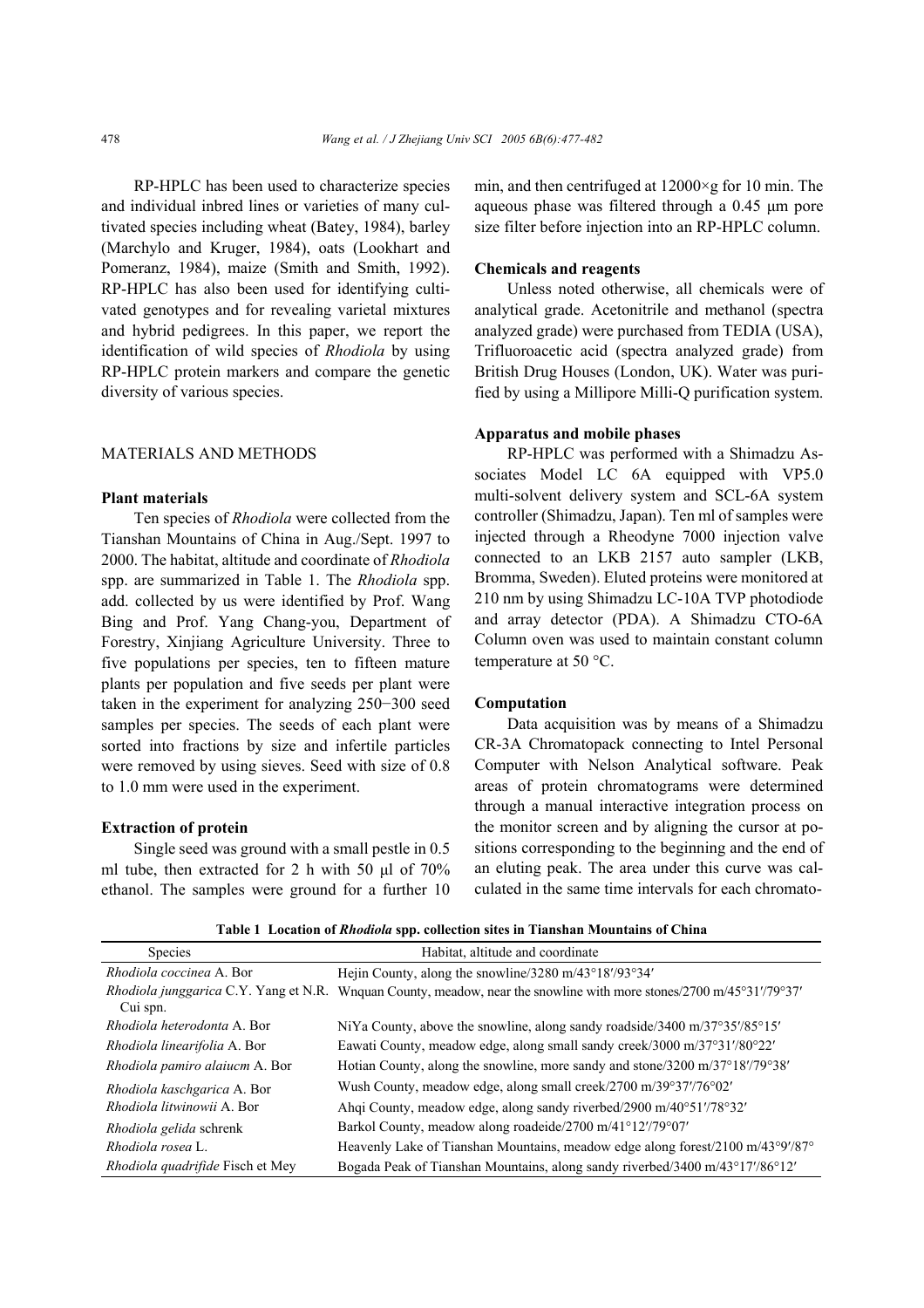### **Data evaluation**

expressed as mean±*SE*.

The peaks of the elution of chromatogram were converted into "0" or "1", where "1" and "0" indicates the presence and absence of a peak, respectively. Genetic similarities (GS) were estimated for all comparisons of samples according to  $GS=2n_{xy}/(n_x+n_y)$ in which  $n_x$  and  $n_y$  are the total number of peaks in the chromatogram of the samples x and y, respectively, and  $n_{xy}$  is the number of peaks shared by the two samples. The genetic similarity coefficients were applied to cluster samples based on their degree of genetic similarity, by using the UPGMA (unweighted pair group method using arithmetic averages) option of the SPSS (Version 11.0) software. After this process, RP-HPLC chromatograms of all *Rhodiola* samples were made and then each chromatogram with different retention times of peaks from each sample were compared.

Pennsylvanian, USA). Retention time in the text was

# RESULTS

# **Optimum condition for separation of alcohol-soluble proteins**

Chromatographic conditions were optimized by using water and acetonitrile containing  $0.1\%$  (v/v) trifluoroacetic acid as solvents A and B, respectively. Use of a Waters Delta Pak. C18, 5 µm particle size reversed phase column (150 mm×3.9 mm), linear gradient of 22%−55% solvent B with flow rate of 1 ml/min and a run time of 67 min, was found to give optimum separation of *Rhodiola* alcohol-soluble proteins. Under these conditions, more than 50 different constituents could be identified in ethanol extracts from a single seed. At the end of each gradient program, solvent B was increased to a final concentration of 60% over a period of 4 min before returning to initial conditions. After this, the extract was treated by periodic washing with a 0−100% acetonitrile gradient over 15 min to remove any strongly absorbed proteins that may accumulate on the column from previous elution.

# **Reproducibility of column retention time for the methods**

In order to test the reproducibility of column retention times for different extracts of the same species, ethanol extracts of *R. coccinea* A. Bor and *R. quadrifide* Fisch et Mey were analyzed on different days. In this case, samples of *R. rosea* L were also analyzed on the same day. When tested on the same day, the coefficient of variation for five chosen peaks was found to vary little−average value 1.59% (Table 2). When tested on different days, the reproducibility of retention times for five chosen peaks was variable with average coefficients of variation of 3.56% and 4.13% for two different species (Table 3). Comparison of elution profiles indicated that this level of reproducibility was very acceptable for identification of the species.

**Table 2 Reproducibility of retention time (within one day) for reversed phase separation of alcohol-soluble proteins in** *R. rosea*

| Peak number     | Mean retention<br>time $\pm SD$ (min) | Coefficient of<br>variation $(\%)$ |  |  |
|-----------------|---------------------------------------|------------------------------------|--|--|
| a               | $2.627 \pm 0.091$                     | 3.46                               |  |  |
| h               | $3.430\pm0.098$                       | 2.86                               |  |  |
| c               | $14.403\pm0.125$                      | 0.09                               |  |  |
| d               | $17.425 \pm 0.183$                    | 1.05                               |  |  |
| e               | $36.482\pm0.185$                      | 0.51                               |  |  |
| Average $(n=5)$ |                                       | 1.59                               |  |  |

**Table 3 Reproducibility of retention time (next day) for reversed phase separation of** *R. coccinea* **A. Bor and** *R. quadrifide* **Fisch et Mey alcohol-soluble proteins** 

| Protein                     | Peak number     | Mean retention Coefficient of<br>time $\pm SD$ (min) variation $\frac{6}{6}$ ) |      |
|-----------------------------|-----------------|--------------------------------------------------------------------------------|------|
| $R.$ coc-                   | a               | $2.627 \pm 0.159$                                                              | 6.05 |
| cinea A.<br>Bar             | b               | $3.430\pm0.218$                                                                | 6.36 |
|                             | $\mathbf c$     | $16.278\pm0.325$                                                               | 2.00 |
|                             | d               | $17.425 \pm 0.355$                                                             | 2.04 |
|                             | e               | $34.382\pm0.455$                                                               | 1.32 |
|                             | Average $(n=5)$ |                                                                                | 3.56 |
| R. quadri-                  | a               | $2.627 \pm 0.161$                                                              | 6.13 |
| <i>fide</i> Fisch<br>et Mey | b               | $3.430\pm0.245$                                                                | 7.14 |
|                             | e               | $14.403\pm0.415$                                                               | 2.88 |
|                             | d               | $16.278 \pm 0.475$                                                             | 2.92 |
|                             | e               | $32.402\pm0.505$                                                               | 1.56 |
|                             | Average $(n=5)$ |                                                                                | 4.13 |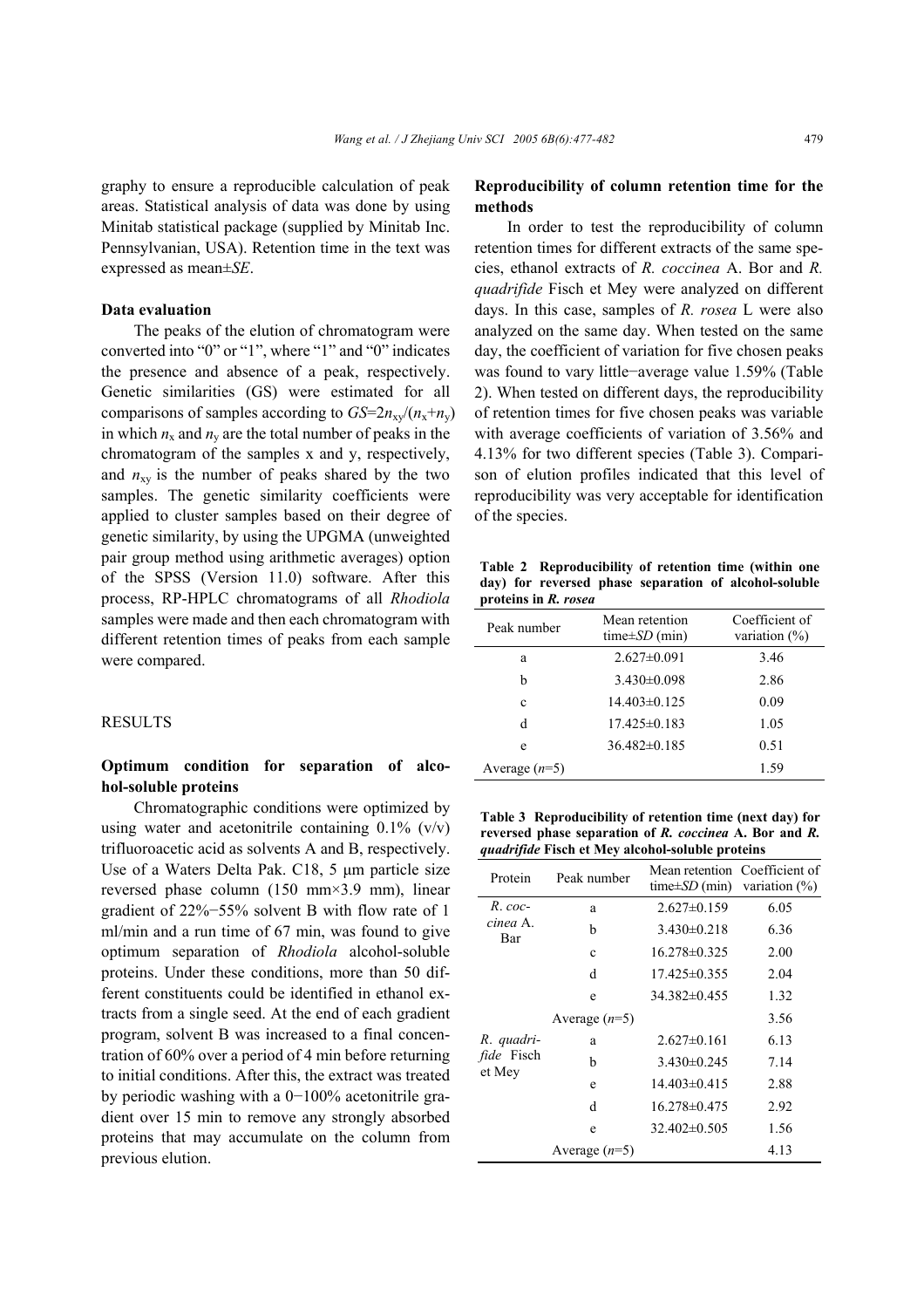### **Effect of identification for the species of** *Rhodiola*

The RP-HPLC alcohol-soluble proteins profiles for the ten species of *Rhodiola* are shown in Fig.1. Repeated analyses of the alcohol-soluble proteins extracts under the same conditions yielded almost identical elution patterns, characteristic of each species.

There were 109 peaks, among which peak areas beyond 50 chosen for analysis of alcohol-soluble proteins in the seed of ten of *Rhodiola* spp.

The elution profiles in Fig.1a and Fig.1j presented the same number (52) of peaks from *R. coccinea* A. Bor and *R. quadrifide* Fisch et Mey. Figs.1b, 1d, 1g, 1h and 1i show the elution profiles with 54, 55, 49, 44 and 50 peaks from *R. junggarica* C.Y. Yang et N.R. Cui spn., *R. linearifolia* A. Bor, *R. litwinowii* A. Bor, *R. gelida* schrenk and *R. rosea* L., respectively. In Figs.1c, 1e and 1f, there are the same number (51) of peaks from *R. heterodonta* A. Bor, *R. pamiro alaiucm* A. Bor and *R. kaschgarica* A. Bor.

# **Cluster analysis**

RP-HPLC data from 10 *Rhodiola* species were sorted into four clusters at GSC (genetic similarity coefficients)=0.52 level, designated I to IV (Tables 4 and 5). Cluster I including two species, *R. coccinea* A. Bor and *R. junggarica* C.Y. Yang et N.R. Cui spn.; Cluster II was composed of five species, *R. heterodonta* A. Bor, *R. kaschgarica* A. Bor, *R. litwinowii* A. Bor, *R. gelida* schrenk, *R. rosea* L.; two species including *R. linearifolia* A. Bor and *R. pamiro alaiucm*  A. Bor were grouped in Cluster III; only one species *R. quadrifide* Fisch et Mey was putin Cluster IV.

Tables 4 and 5 reveal the relationships among the 10 species of *Rhodiola* L. in Tianshan Mountains areas. The greatest GSC (0.63) was found between *R. linearifolia* A. Bor and *R. pamiro alaiucm* A. Bor in Cluster III. The lowest GSC (0.40) was observed in different clusters, such as, *R. coccinea* A. Bor vs *R. heterodonta* A. Bor.

# DISCUSSION AND CONCLUSION

The separation of gliadins by using RP-HPLC was successfully used for wheat (Bietz and Cobb, 1985; Ram *et al*., 1995), maize (Bietz, 1983), rye (Kubiezek *et al*., 1993), rice (Huebner *et al*., 1990). The results obtained in this study indicated that the separation technique can be used identifying wild species; each chromatogram of *Rhodiola* is distinct. The peaks eluting at 0.273 min, 0.795 min, 1.138 min, 1.178 min, 2.657 min, 3.428 min, 26.525 min, 28.677 min, 40.757 min and 47.352 min are characteristic of elution proteins from 10 species of *Rhodiola*, and can be used as general biochemical markers of these species.

The peaks eluting at 10.335 min and 32.917 min represent alcohol-soluble proteins specially for *R. litwinowii* A. Bor; the peak eluting at 20.022 min represents protein specially for *R. linearifolia* A. Bor; the peak eluting at 23.032 min represents protein specially for *R. junggarica* C.Y. Yang et N.R. Cui spn.; the peak eluting at 25.025 min represents protein specially for *R. pamiro alaiucm* A. Bor; the peaks eluting at 29.168 min and 49.682 min represent proteins specially for *R. quadrifide* Fisch et Mey; the peak eluting at 36.328 min represents protein specially for *R. gelida*  schrenk; These peaks are the unique biochemical markers for the species, respectively.

In addition to the high sensitivity and resolution of the method (HPLC theoretical plates= $10^5$  vs  $10^3$  for SDS-PAGE (sodium dodecyl sulfate-polyacryl amide gel)), it is worth mentioning that the rapidity of analysis (ca. 67 min) and the possibility of monitoring the separations allow for possible modifications in real-time. Automated sample handling is another advantage of modern chromatographic systems. But, the disadvantages of HPLC system are: (1) only one sample can be tested at one time, while SDS-PAGE allows for fifteen or more samples to be analyzed simultaneously; (2) it is very difficult to determine the molecular weight and the isoelectric point of the analyzed proteins; (3) it is difficult to predict their elution order. In light of these considerations, RP-HPLC and SDS-PAGE need not be seen as competing methods, but as complements to each other. SDS-PAGE could be used to screen analyses because of its rapidity and simplicity, whereas RP-HPLC could be used to differentiate varieties not well characterized or indistinguishable with the use of electrophoretic banding patterns.

According to the result of cluster analysis, the ten species of *Rhodiola*, which distribute in Tianshan Mountains areas, can be divided into four clusters. The species of *R. linearifolia* A. Bor and *R. pamiro*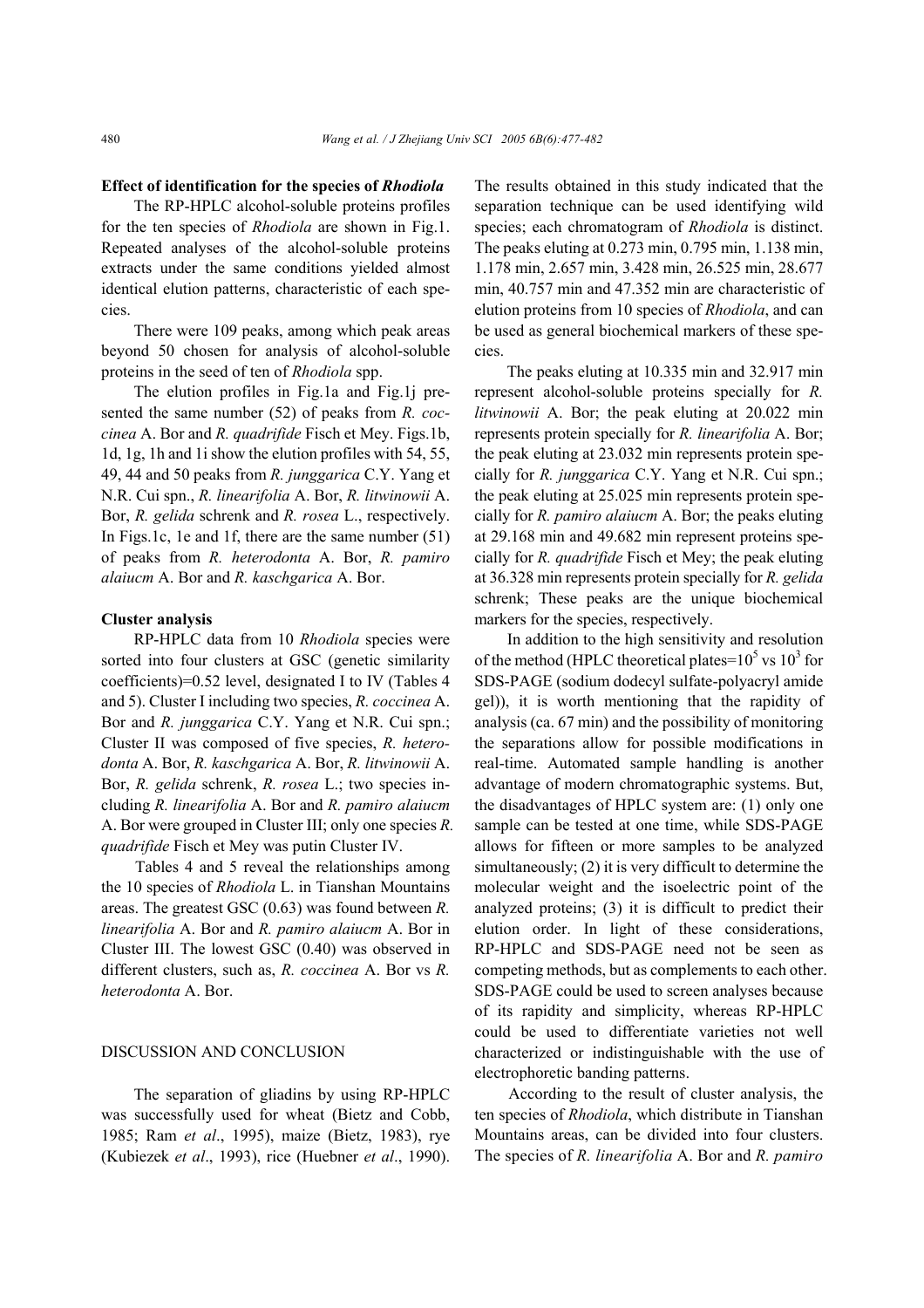

**Fig.1 RP-HPLC of alcohol-soluble proteins from 10** *Rhodiola* **species (a)** *R. coccinea* **A. Bor; (b)** *R. junggarica* **C.Y. Yang et N.R. Cui spn.; (c)** *R. heterodonta* **A. Bor; (d)** *R. linearifolia* **A. Bor; (e)** *R. pamiro alaiucm* **A. Bor; (f)** *R. kaschgarica* **A. Bor; (g)** *R. litwinowii* **A. Bor; (h)** *R. gelida* **schrenk; (i)** *R. rosea* **L., (j)** *R. quadrifide* **Fisch et Mey**

**Table 4 Cluster analysis based on genetic similarity coefficients of** *Rhodiola* **samples in UPGMA** 

| Stage                   | Cluster combined |            | Coefficients $(\% )$                    | Stage cluster first appears |            |            |
|-------------------------|------------------|------------|-----------------------------------------|-----------------------------|------------|------------|
|                         | Cluster I        | Cluster II |                                         | Cluster I                   | Cluster II | Next stage |
|                         | d                | e          | 37.000                                  | 0                           |            |            |
|                         | c                | h          | 39.000                                  |                             |            |            |
|                         |                  | g          | 44.000                                  | $_{0}$                      |            | 6          |
|                         | a                | n          | 44.000                                  |                             |            |            |
|                         | $\mathbf{c}$     |            | 45,000                                  | b                           |            |            |
| 6                       | C                |            | 48.000                                  | e                           |            |            |
|                         | d                |            | 52.000                                  | a                           |            |            |
|                         | с                | а          | 57.000                                  |                             | g          |            |
| 9                       | a                | с          | 60.000                                  | d                           | h          |            |
|                         |                  |            |                                         |                             |            |            |
|                         |                  |            | Table 5 the results of cluster analysis |                             |            |            |
| $\Gamma$ <sub>---</sub> |                  | $1-$<br>-- | $\mathbf{J}$                            | $\mathbf{r}$<br>$\sim$      | 1.         |            |

| 000 |  |                                                                                                                                                                                                                                                                 |        |        |         |                                                |   |  |
|-----|--|-----------------------------------------------------------------------------------------------------------------------------------------------------------------------------------------------------------------------------------------------------------------|--------|--------|---------|------------------------------------------------|---|--|
|     |  | <br><b><i><u>Property Contract Contract Contract Contract Contract Contract Contract Contract Contract Contract Contract Contract Contract Contract Contract Contract Contract Contract Contract Contract Contract Contract Contract Con</u></i></b><br><br>--- | --<br> | <br>-- | <br>. . | <b>Service</b><br><br>$\overline{\phantom{a}}$ | - |  |

Letter indicates the same species as in Fig.1